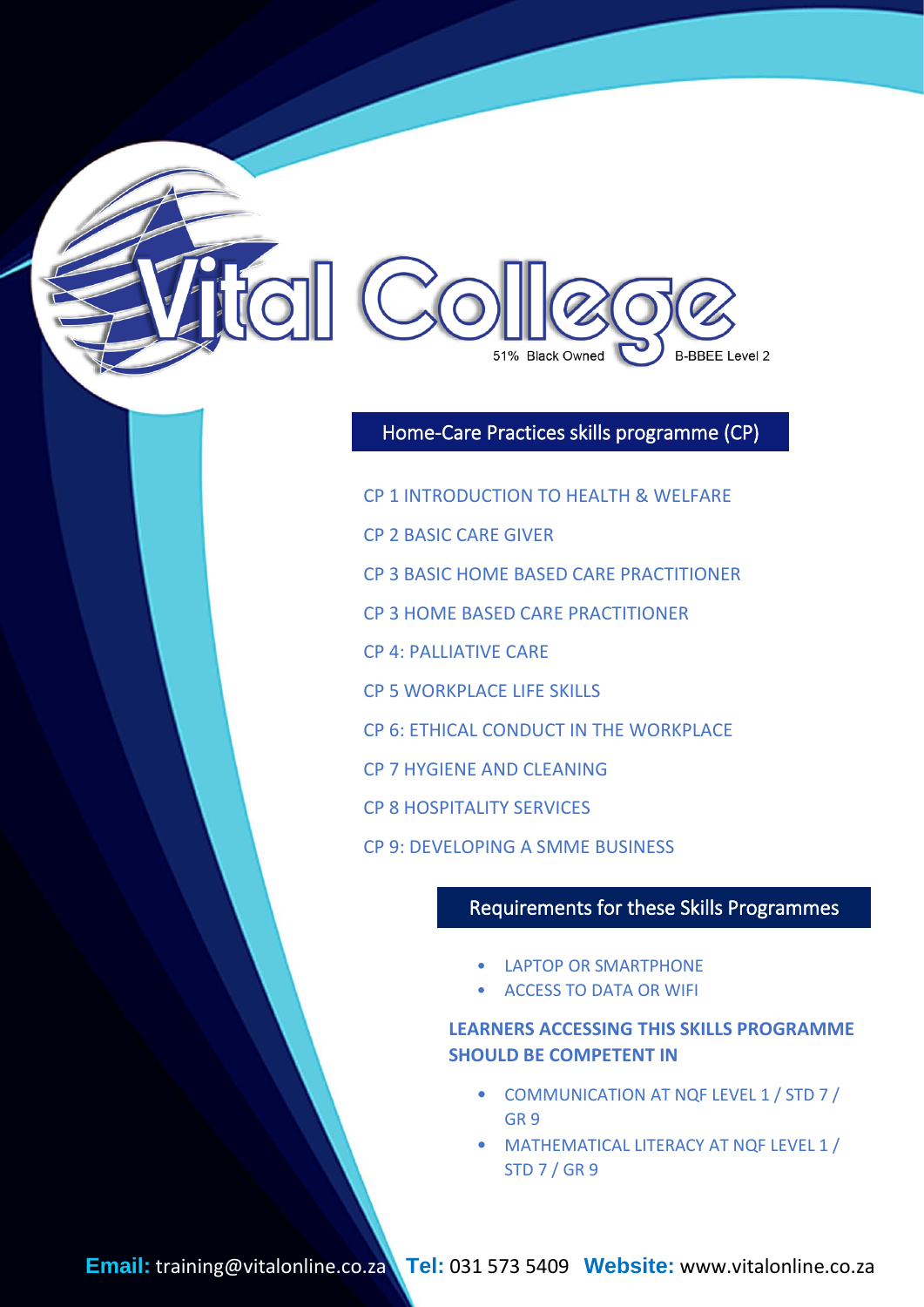#### About

The Home-Care Practices skills programmes are based on the qualification National Certificate: Home-Care Practices (SAQA 80786) at NQF level 2 and are intended for any individual who interested as a worker who provides a home-care service in an institution or in an individual household where specialist care services need to be provided. Several skills programmes may lead to the attaining of the full qualification. They are designed to develop competencies required to provide a comprehensive home-care service in a manner that has regard for life and property.

These Home-Care Practices skills programmes enable the individual in a home-care environment to:

- Practice good health and grooming habits.
- Demonstrate an understanding of factors that contribute to healthy living.
- Apply self-management principles.
- Organise themselves and their activities in a home-care work environment.
- Receive and execute instructions.
- Use communication skills to communicate with external and internal clients.
- Manage personal finance.
- Demonstrate knowledge of ethics and values.
- Demonstrate understanding of HIV/AIDS and its impact on the workplace.
- Behave in a professional manner in a business environment.
- Maintain a domestic housekeeping service.
- Identify security, safety and environmental risks in the local environment.
- Apply telephone etiquette.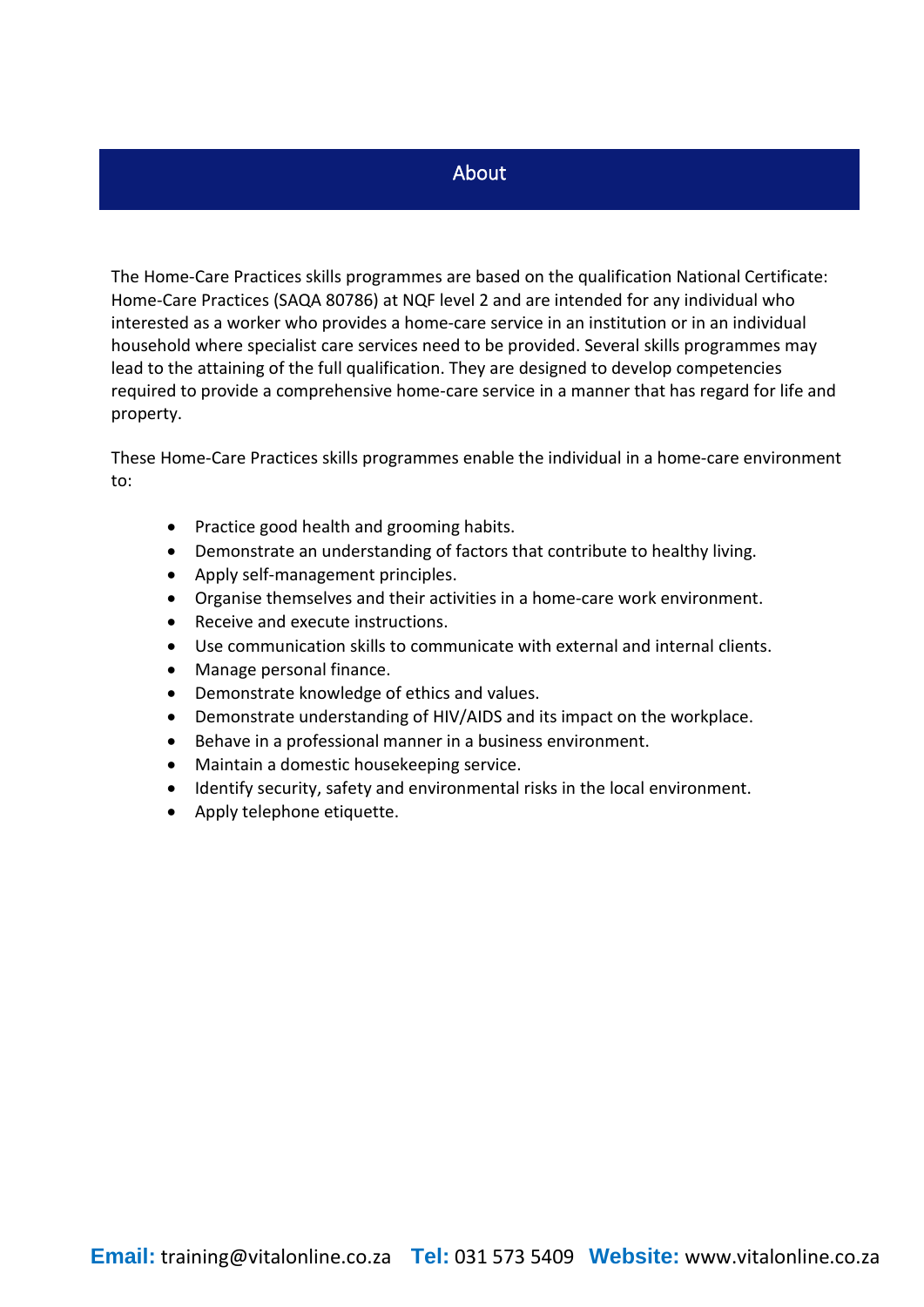- Explaining the basic principles of personal hygiene.
- Demonstrating an understanding of healthy and nutritious eating habits, consequences of abusing drugs and medicine and of sports and/or recreational activities for a healthy lifestyle.
- Deal with common health conditions to help prevent the spread of illness and practicing good hygiene habits and good grooming and dress habits.
- Explaining the main concepts and aspects of HIV/AIDS and the impact of HIV/AIDS in the business or the workplace.
- Describing the regulatory framework for HIV/AIDS with regard to the workplace and primary health care
- Demonstrating an understanding of elementary anatomy, physiology and human development
- Understanding the health problems and disease patterns common to an identified community
- Conduct a basic health education session
- Describing the purpose of organisations operating in the cleaning services industry and the essential components required for any cleaning task in a cleaning services environment.
- Understanding the principles of planning and preparing for a cleaning task, the principles of cleaning and of performing end of task procedures after cleaning.

| 14659  | Demonstrate an understanding of factors that contribute towards<br>healthy living   | Core     | 4  |
|--------|-------------------------------------------------------------------------------------|----------|----|
| 243193 | Practice good health and grooming habits                                            | Core     | 4  |
| 259762 | Demonstrate an understanding of HIV/AIDS and its impact on the<br>workplace         | Core     | 12 |
| 119559 | Demonstrate knowledge of the provision and implementation of<br>primary health care | Elective | 10 |
| 243204 | Understand basic cleaning principles                                                | Elective | 15 |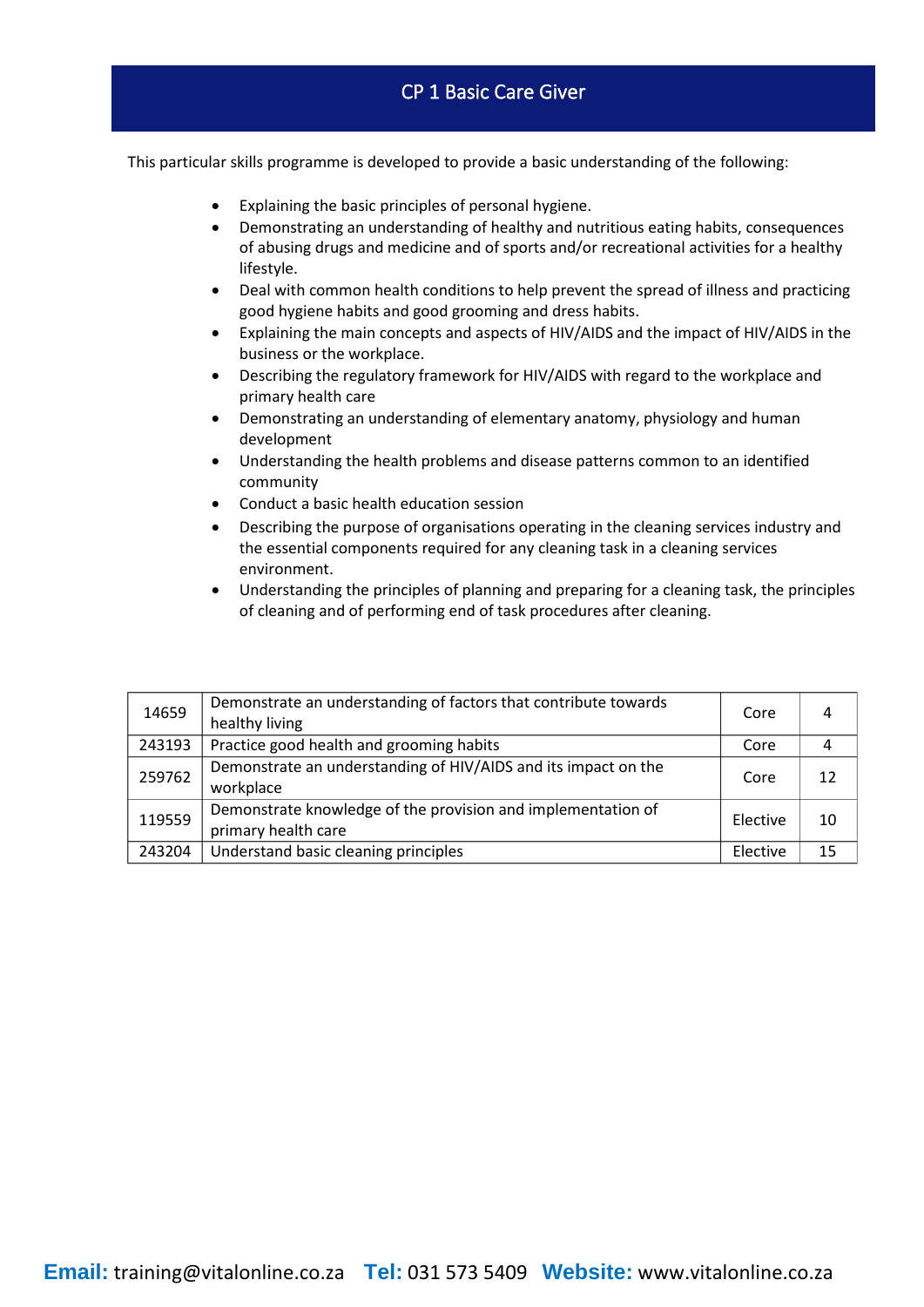#### CP 2 Basic Care Giver

- To provide fundamental nursing care for a frail person on a continuous basis and under the direct or indirect supervision of a qualified health worker.
- To assist with the provision of palliative care to persons whose disease is no longer responsive to curative treatment and to provide relevant information to clients and families.
- To assess the emergency situation and providing basic Life Support and basic First Aid in order to stabilise patients prior to transfer to the emergency services by demonstrating an understanding of emergency scene management and elementary anatomy and physiology.
- To assess an emergency situation and treat common injuries
- Apply First Aid procedures to the life-threatening situation
- able to practice good health and grooming habits by dealing with common health conditions to help prevent the spread of illness, practice good hygiene habits and good grooming and dress habits.

| 117029 | Provide care to a frail person                                                                                             | Elective |    |
|--------|----------------------------------------------------------------------------------------------------------------------------|----------|----|
| 117009 | Apply palliative care principles when assisting and supporting the<br>client and family to manage life-threatening disease | Elective | 10 |
| 119567 | Perform basic life support and first aid procedures                                                                        | Elective | 5  |
| 243193 | Practice good health and grooming habits                                                                                   | Core     | 4  |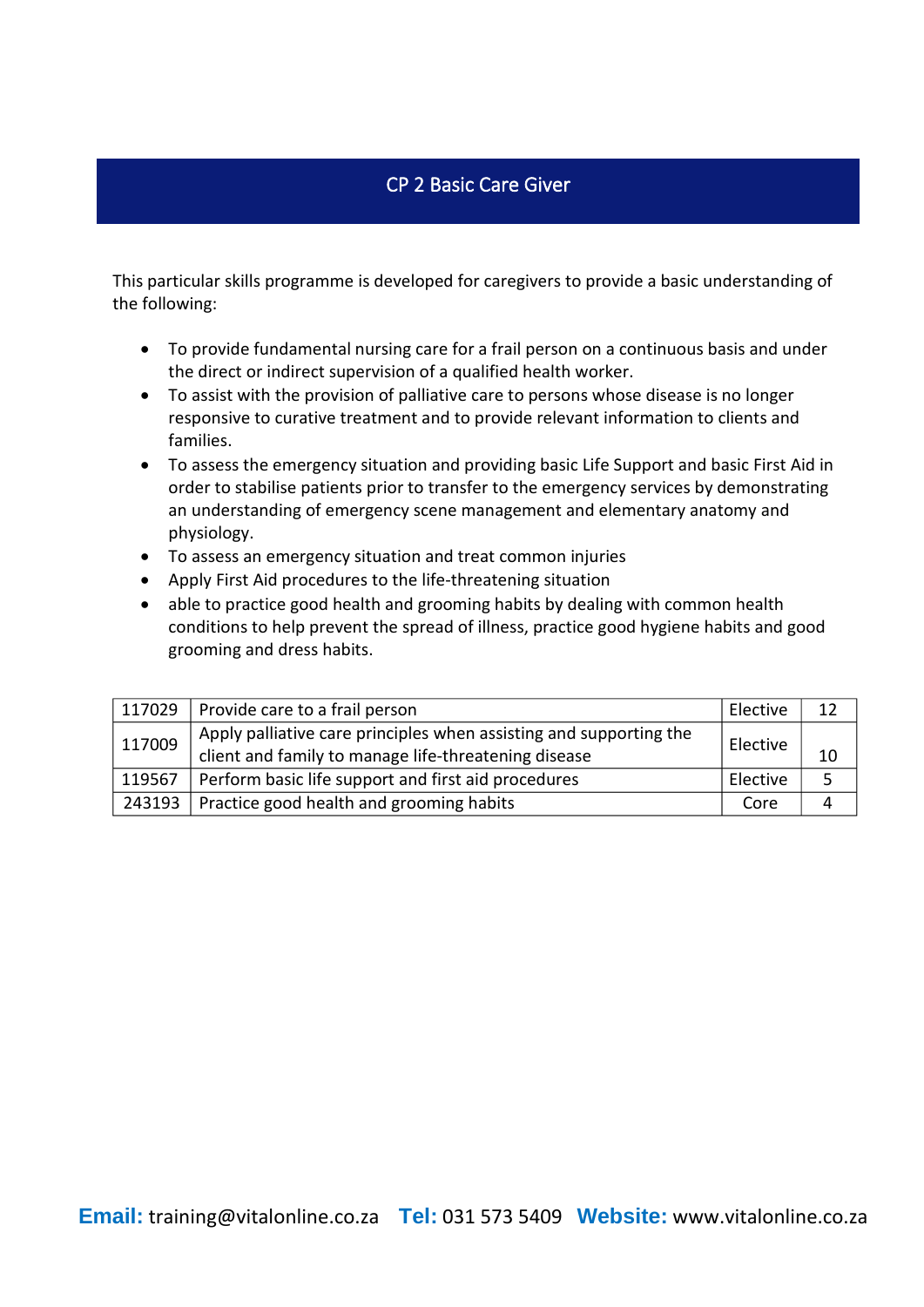# CP 3 Basic Home-Based Care Practitioner

- To provide fundamental nursing care for a frail person on a continuous basis and under the direct or indirect supervision of a qualified health worker.
- To assist with the provision of palliative care to persons whose disease is no longer responsive to curative treatment and to provide relevant information to clients and families.
- To assess the emergency situation and providing basic Life Support and basic First Aid in order to stabilise patients prior to transfer to the emergency services by demonstrating an understanding of emergency scene management and elementary anatomy and physiology.
- To assess an emergency situation and treat common injuries
- Apply First Aid procedures to the life-threatening situation
- able to practice good health and grooming habits by dealing with common health conditions to help prevent the spread of illness, practice good hygiene habits and good grooming and dress habits.

| 117029 | Provide care to a frail person                                                                                             | Elective |    |
|--------|----------------------------------------------------------------------------------------------------------------------------|----------|----|
| 117009 | Apply palliative care principles when assisting and supporting the<br>client and family to manage life-threatening disease | Elective | 10 |
| 119567 | Perform basic life support and first aid procedures                                                                        | Elective | 5  |
| 243193 | Practice good health and grooming habits                                                                                   | Core     |    |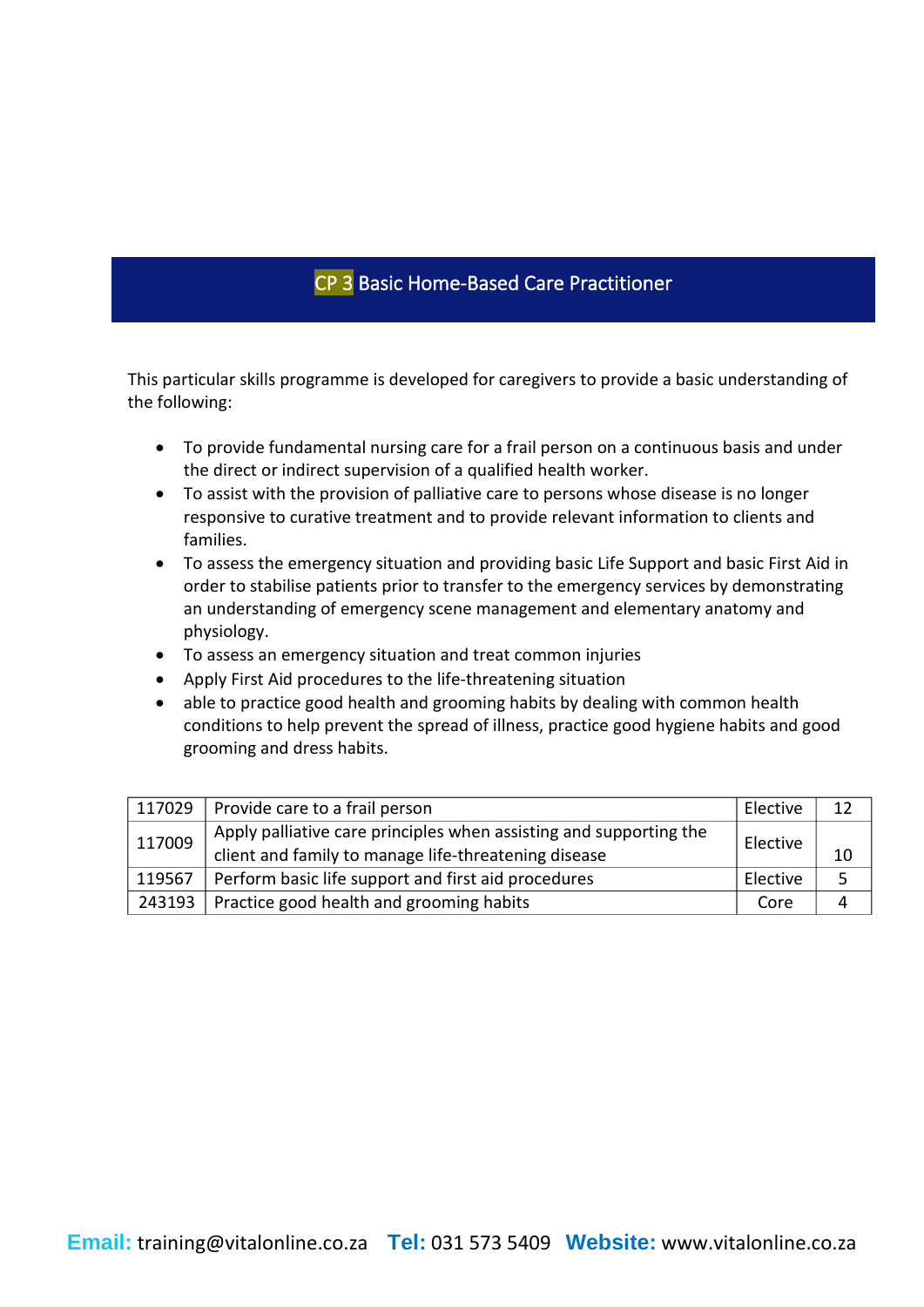## CP 3 Home Based Care Practitioner

- Demonstrating an understanding of elementary anatomy, physiology, human development and the ageing process.
- Identifying disease conditions and disabilities common to an identified community.
- Assisting in the management of the client's condition and treatment.
- Identifying when to refer the client or significant others.
- able to administer medicines, storing medicines, explaining the administration of prescribed medicines, giving medicine by mouth, inhalation and by the rectum
- Instilling eye, ear and nose drops
- to provide fundamental nursing care for a frail person on a continuous basis and under the direct or indirect supervision of a qualified health worker.
- to assess the emergency situation and providing basic Life Support and basic First Aid in order to stabilise patients prior to transfer to the emergency services.
- Demonstrate an understanding of emergency scene management, of elementary anatomy and physiology
- Assess an emergency situation, Apply First Aid procedures to the life-threatening situation and treat common injuries
- to provide fundamental nursing care for a frail person on a continuous basis and under the direct or indirect supervision of a qualified health worker.
- to assess the emergency situation and providing basic Life Support and basic First Aid in order to stabilise patients prior to transfer to the emergency services.
- Demonstrate an understanding of emergency scene management, of elementary anatomy and physiology
- Assess an emergency situation, Apply First Aid procedures to the life-threatening situation and treat common injuries
- to give assistance to persons living with a disability or chronic illness to become independent in activities of daily living.
- Explaining and describing the different components of activities of daily living (ADL) evaluating the person's ability to perform ADL; implementing and integrating different strategies in ADL; and designing, developing, monitoring, and evaluating an appropriate programme to assist the person in implementing ADL.

| 260463 | Assist the client and significant others to manage home based health<br>care  | Elective | 12 |
|--------|-------------------------------------------------------------------------------|----------|----|
| 114419 | Administer medication in a home environment                                   | Elective | 4  |
| 117029 | Provide care to a frail person                                                | Elective | 12 |
| 119567 | Perform basic life support and first aid procedures                           | Elective |    |
| 260479 | Promote activities of daily living for clients with a disability or a chronic | Elective |    |
|        | condition                                                                     |          | q  |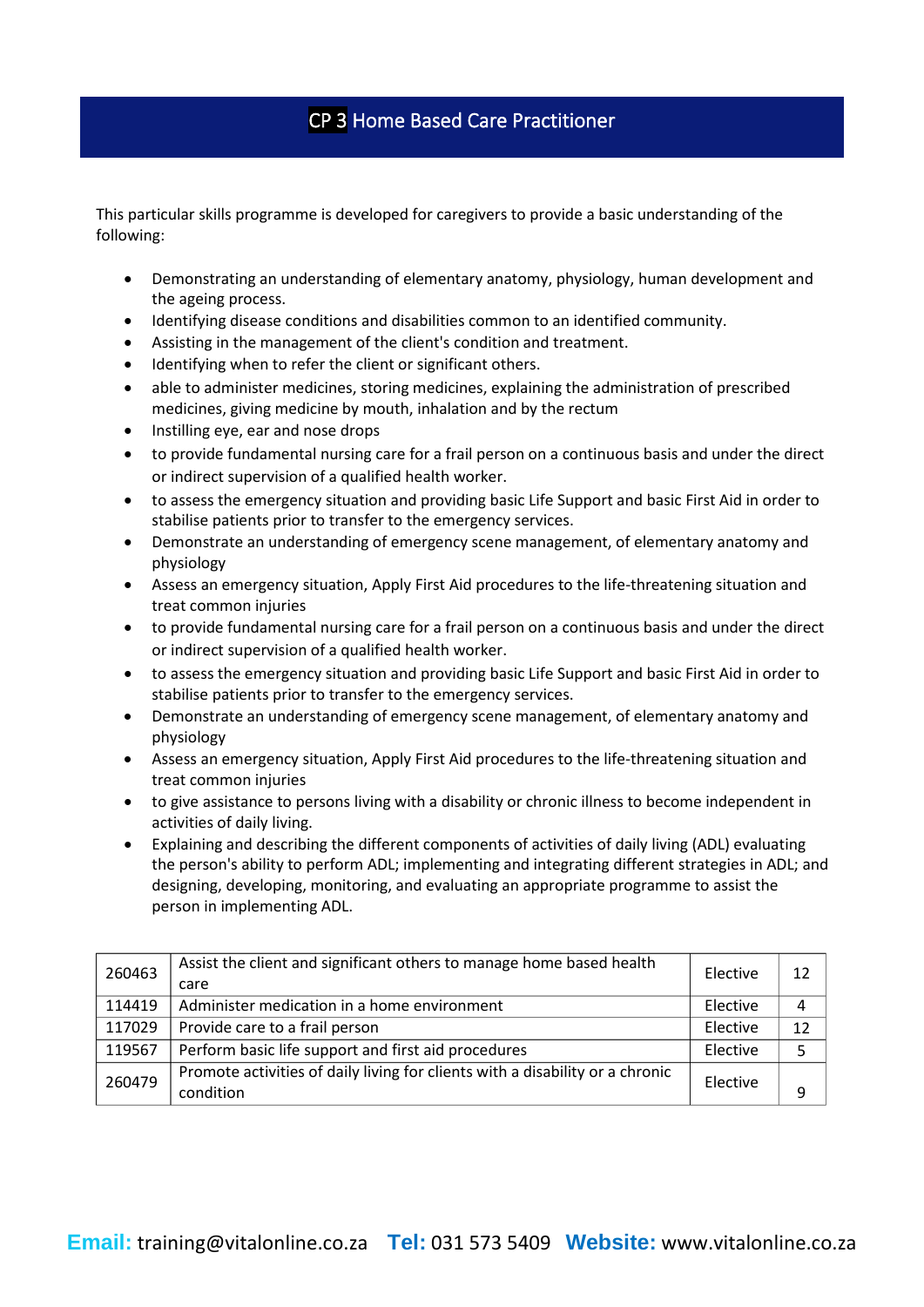## CP 4 Palliative Care

- to provide fundamental nursing care for a frail person on a continuous basis and under the direct or indirect supervision of a qualified health worker.
- to assist with the provision of palliative care to persons whose disease is no longer responsive to curative treatment and to provide relevant information to clients and families.
- to assess the emergency situation and providing basic Life Support and basic First Aid in order to stabilise patients prior to transfer to the emergency services.
- Demonstrate an understanding of emergency scene management, of elementary anatomy and physiology
- Assess an emergency situation, Apply First Aid procedures to the life-threatening situation and treat common injuries
- to give assistance to persons living with a disability or chronic illness to become independent in activities of daily living.
- Explaining and describing the different components of activities of daily living (ADL) evaluating the person's ability to perform ADL; implementing and integrating different strategies in ADL; and designing, developing, monitoring and evaluating an appropriate programme to assist the person in implementing ADL.

| 117029 | Provide care to a frail person                                                | Elective | 12 |
|--------|-------------------------------------------------------------------------------|----------|----|
| 117009 | Apply palliative care principles when assisting and supporting the client     | Elective |    |
|        | and family to manage life-threatening disease                                 |          | 10 |
| 119567 | Perform basic life support and first aid procedures                           | Elective |    |
| 260479 | Promote activities of daily living for clients with a disability or a chronic |          |    |
|        | condition                                                                     | Elective | ۵  |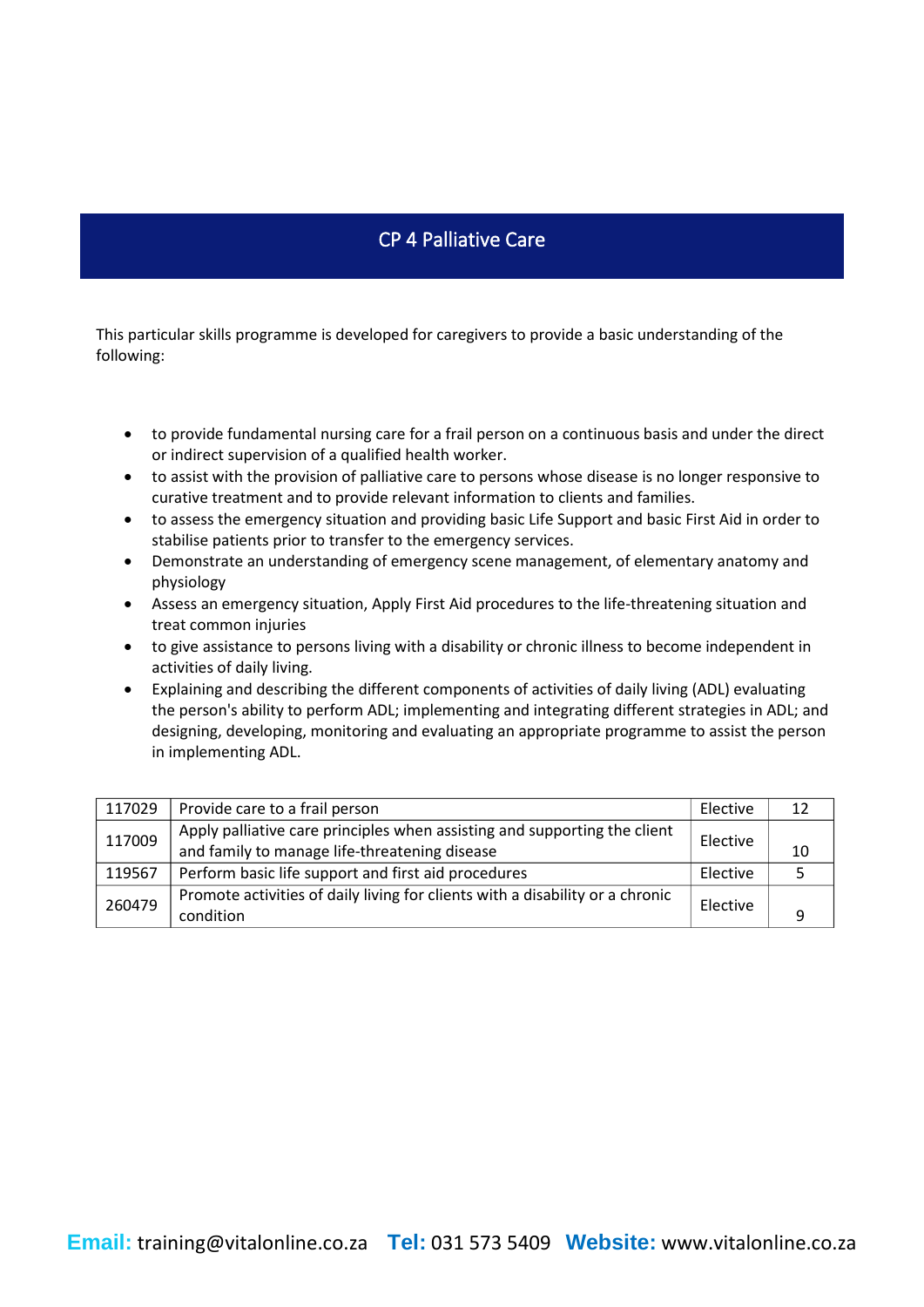## CP 5 Workplace Life skills

- Identifying potential exposures to personal safety risk; fire risks; security related risks; community and environmental risks;
- Investigating security, safety and environmental risks in the local environment or neighbourhood
- Employing effective telephone etiquette by answering telephone, processing incoming calls and processing incoming calls according to organisational standards
- Explaining the process involved in receiving and executing instructions; presenting information based on instructions in a professional and accurate manner and managing administration tools effectively
- Identify a conflict situation and communicate in such a way that the conflict can be resolved in a constructive manner.
- able to control the growth and spreading of micro-organisms in the workplace.
- able to practically demonstrate knowledge of fire and repellents, knowledge of the application, construction and operation of hand operated firefighting equipment.

| 113966 | Identify security, safety and environmental risks in the local environment | Core     | 6 |
|--------|----------------------------------------------------------------------------|----------|---|
| 14348  | Process incoming and outgoing telephone calls                              | Core     |   |
| 14349  | Receive and execute instructions                                           | Core     |   |
| 9533   | Use communication skills to handle and resolve conflict in the workplace   | Core     | 3 |
| 110471 | Apply basic micro-biological principles in cleaning                        | Core     |   |
| 13961  | Use of hand-held firefighting equipment                                    | From SHE | 4 |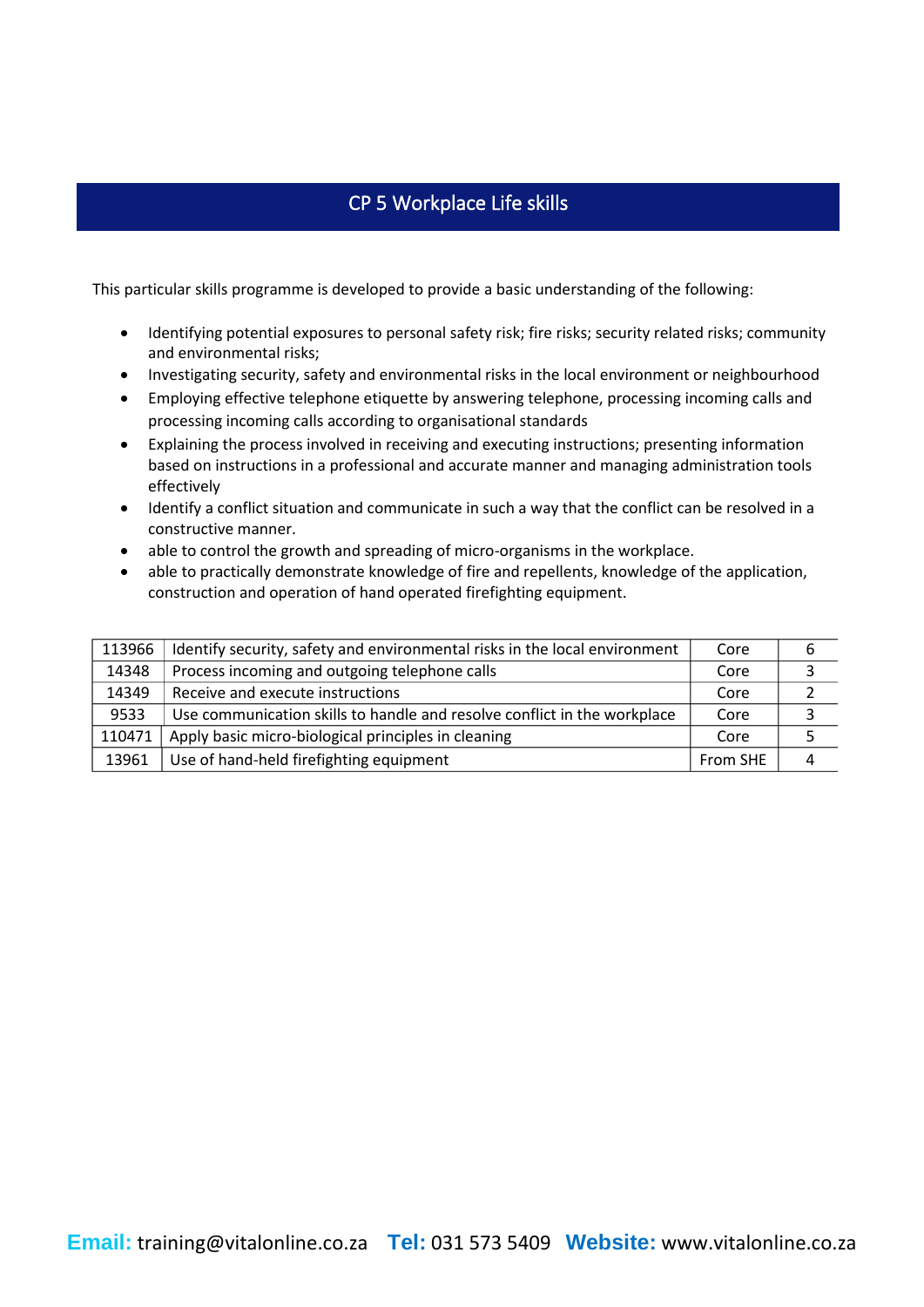#### CP 6 Ethical Conduct in The Workplace

This particular skills programme is developed to provide a basic understanding of the following:

- Reflect on own values and beliefs systems and how they influence own behaviour.
- Demonstrate knowledge and understanding of rules, regulations and code of conduct in the workplace.
- Demonstrate appreciation of and care for the employer's property in place of work.
- Explain the importance of personal grooming within own area of work.
- Maximise use of time and organize oneself for work
- Manage anger to enhance personal effectiveness and apply stress management techniques
- Knowing how to behave in a business environment and assessing own professional behaviour in a business or workplace.
- Interpreting body language and interacting with people in a business or workplace.

| 377693 i | Demonstrate knowledge of ethics and values                | Core |  |
|----------|-----------------------------------------------------------|------|--|
|          | 14776   Apply self-management practices                   | Core |  |
| 114959   | Behave in a professional manner in a business environment | Core |  |

#### CP 7 Hygiene and Cleaning

- Describe the purpose of organisations operating in the cleaning services industry and the essential components required for any cleaning task in a cleaning services environment.
- Understand the principles of cleaning, planning and preparing for a cleaning task and the principles of performing end of task procedures after cleaning.
- Demonstrate an understanding of the action of cleaning chemicals during a cleaning process; the use of cleaning chemicals on a range of surface types; of how cleaning chemicals remove the different types of dirt; the correct handling of cleaning chemicals; and the correct storing of cleaning chemicals.
- Able to control the growth and spreading of micro-organisms in the workplace.
- Plan and prepare for cleaning above the floor surfaces.
- Clean above the floor surfaces.
- Perform end of task procedures after cleaning above the floor surfaces.
- Able to sweep, wet mop and vacuum floors in a domestic environment.

| 243204 | Understand basic cleaning principles                | Elective | 15 |
|--------|-----------------------------------------------------|----------|----|
| 243203 | Use chemicals in the cleaning services environment  | Elective | 8  |
| 110471 | Apply basic micro-biological principles in cleaning | Core     | 5  |
| 243199 | Clean above the floor surfaces                      | Elective | 4  |
| 14658  | Clean floors in a domestic/commercial environment   | Elective | 4  |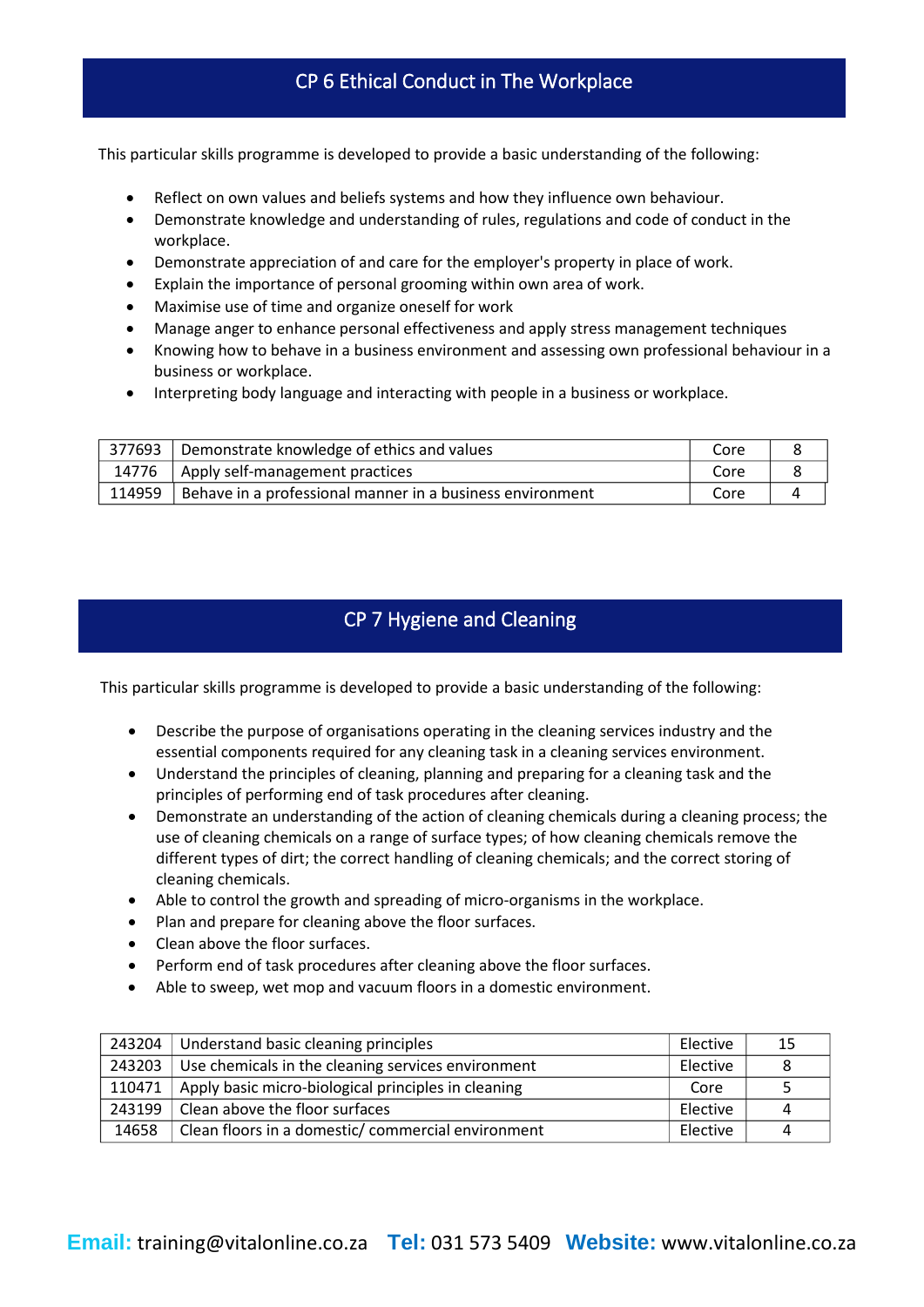- prepare beds and handle linen and bed coverings in accordance with organisational requirements.
- able to service guest room areas, understanding the importance of hygiene, cleanliness and organisational standards in order to maintain guest comfort and satisfaction.
- able to maintain housekeeping supplies at the optimal level, within a safe and secure environment, and must understand how a shortage of supplies impacts negatively on providing the housekeeping service.
- responsible for his/her own safety and the safety of others while performing his/her duties.
- Demonstrate an understanding of personal safety in a food or sensitive consumer product environment.
- Apply personal safe working practices regarding the work area and equipment.
- Deal with safety emergencies and safely handle and store raw materials or final products or chemicals in a food or sensitive consumer product environment.
- Maintain personal hygiene; personal health and well-being; personal grooming and presentation and clothing requirements in a food handling environment. able to maintain a clean linen supply safely, securely and hygienically, and understand the importance of this for the organisation and the customer.
- Understand kitchen hygiene practices.
- Plan and prepare for cleaning kitchens and clean kitchens.
- Perform end of task procedures after cleaning kitchens.
- able to provide a housekeeping service within a designated area of work, understanding the importance of security, hygiene, cleanliness and organisational standards in order to maintain guest comfort and satisfaction.
- Describe the purpose of organisations operating in the cleaning services industry and the essential components required for any cleaning task in a cleaning services environment.
- Understand the principles of cleaning, planning and preparing for a cleaning task and the principles of performing end of task procedures after cleaning.
- Demonstrate an understanding of the action of cleaning chemicals during a cleaning process; the use of cleaning chemicals on a range of surface types; of how cleaning chemicals remove the different types of dirt; the correct handling of cleaning chemicals; and the correct storing of cleaning chemicals.

| 377821 | Prepare beds and handle linen and bed coverings                         | Elective | $\overline{2}$ |
|--------|-------------------------------------------------------------------------|----------|----------------|
| 377708 | Service guest bedroom areas                                             | Elective | 1              |
| 377705 | Maintain housekeeping supplies                                          | Elective | 3              |
| 113821 | Assist with the selecting, preparing and providing of food              | Elective | 8              |
| 120416 | Apply personal safety practices in a food or sensitive consumer product | Elective | 5              |
|        | environment                                                             |          |                |
| 120404 | Maintain personal hygiene, health and presentation in a food handling   | Elective | 4              |
|        | environment                                                             |          |                |
| 377801 | Maintain a clean linen supply                                           | Elective | 3              |
| 243205 | Clean kitchens                                                          | Elective | 6              |
| 377706 | Provide a house keeping service within the designated area of work      | Elective | 3              |
| 243204 | Understand basic cleaning principles                                    | Elective | 15             |
| 243203 | Use chemicals in the cleaning services environment                      | Elective | 8              |